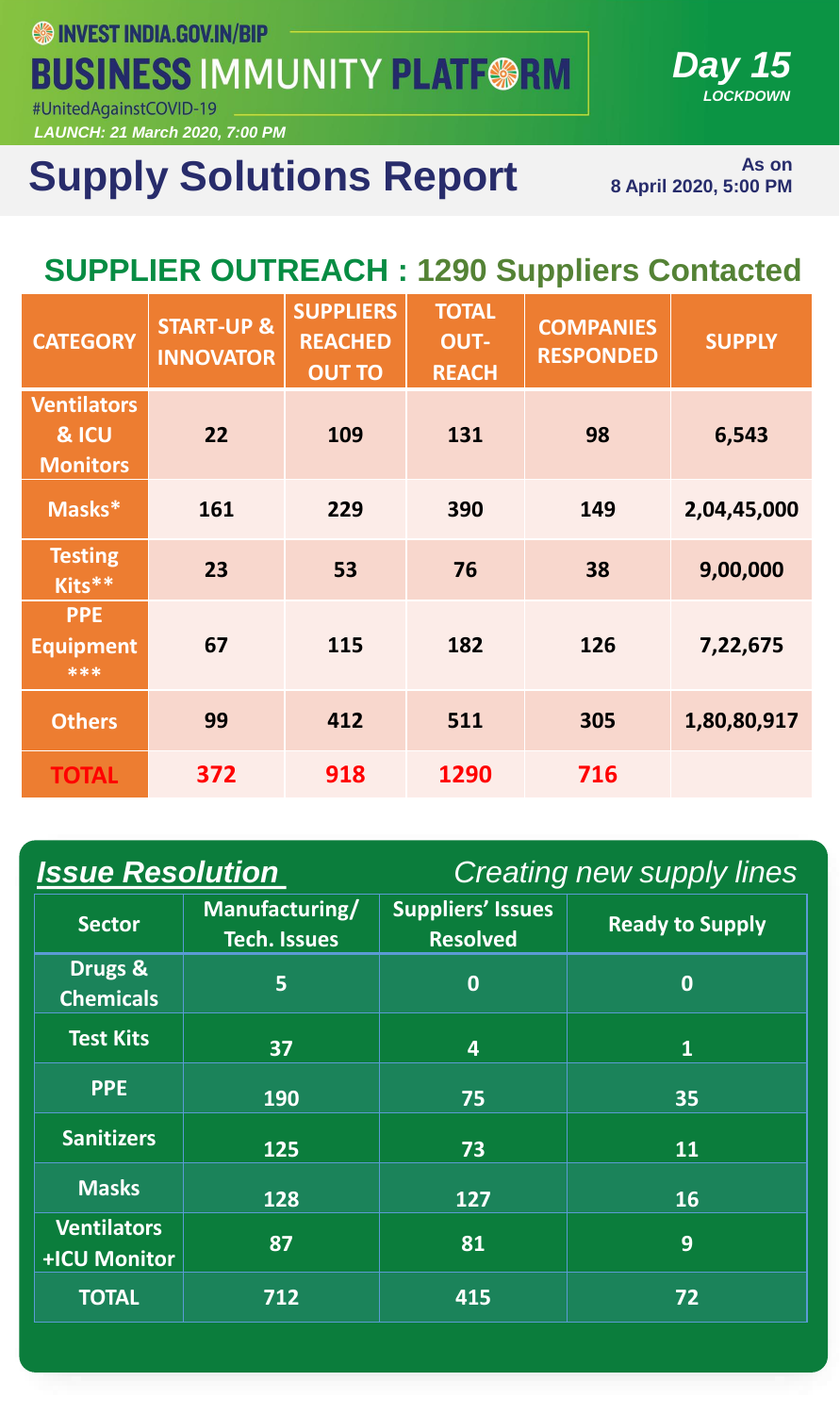### **REQUESTS**

| <b>CATEGORY</b>      | <b>HLL TENDER</b><br><b>DETAILS</b> | <b>REQUESTS FROM</b><br><b>STATE GOVTS</b><br><b>(Requests directly</b><br>to Invest India) | <b>REQUESTS FROM</b><br><b>PRIVATE AGENCIES</b> |
|----------------------|-------------------------------------|---------------------------------------------------------------------------------------------|-------------------------------------------------|
| Masks (N95/<br>3Ply) | 2,40,00,000                         | 2,18,57,355                                                                                 | 4,10,700                                        |
| <b>Ventilators</b>   | $\mathbf 0$                         | 4,527                                                                                       | 2,250                                           |
| <b>Testing Kits</b>  | $\mathbf 0$                         | 2,80,604                                                                                    | 1,500                                           |
| <b>PPE</b>           | 50,00,000                           | 52,43,567                                                                                   | 66,900                                          |
| <b>Drugs</b>         | $\mathbf 0$                         | 77,99,600                                                                                   | $\boldsymbol{0}$                                |
| <b>Others</b>        | 5,00,000                            | 36,01,962                                                                                   | 20,460                                          |

*LOCKDOWN*

### **MATCH-MAKING INITIATIVE**

#### **Success of the day**

- ✓ **ACME Ind**ia purchased **1000 of 100 ml sanitizer bottles and 6000 of 500 ml bottles** from suppliers scouted by Invest India
- ✓ **Govt of AP** has placed an **order for 5L N95 ma**sks from the suggested list of suppliers

#### **Other recent highlights**

Shared details of suppliers of PPE, Masks, Ventilators, Sanitizers , Thermometers and Hospital Beds suppliers with **36 Govt and Pvt Entities**

| Government/<br><b>Entity</b> | <b>Invest India Support</b>                                                      | <b>Status</b> | <b>Date</b> |
|------------------------------|----------------------------------------------------------------------------------|---------------|-------------|
| <b>World Vision</b><br>India | Shared details of<br>Sanitizer suppliers                                         | Reply awaited | $7-Apr-20$  |
| <b>ACME India</b>            | Shared details of<br>Sanitizer suppliers                                         | Reply awaited | $7-Apr-20$  |
| <b>PWMAI</b>                 | Shared supplier details<br>of:<br>- Sanitizers<br>- PPE & Masks<br>- Thermometer | Reply awaited | $7-Apr-20$  |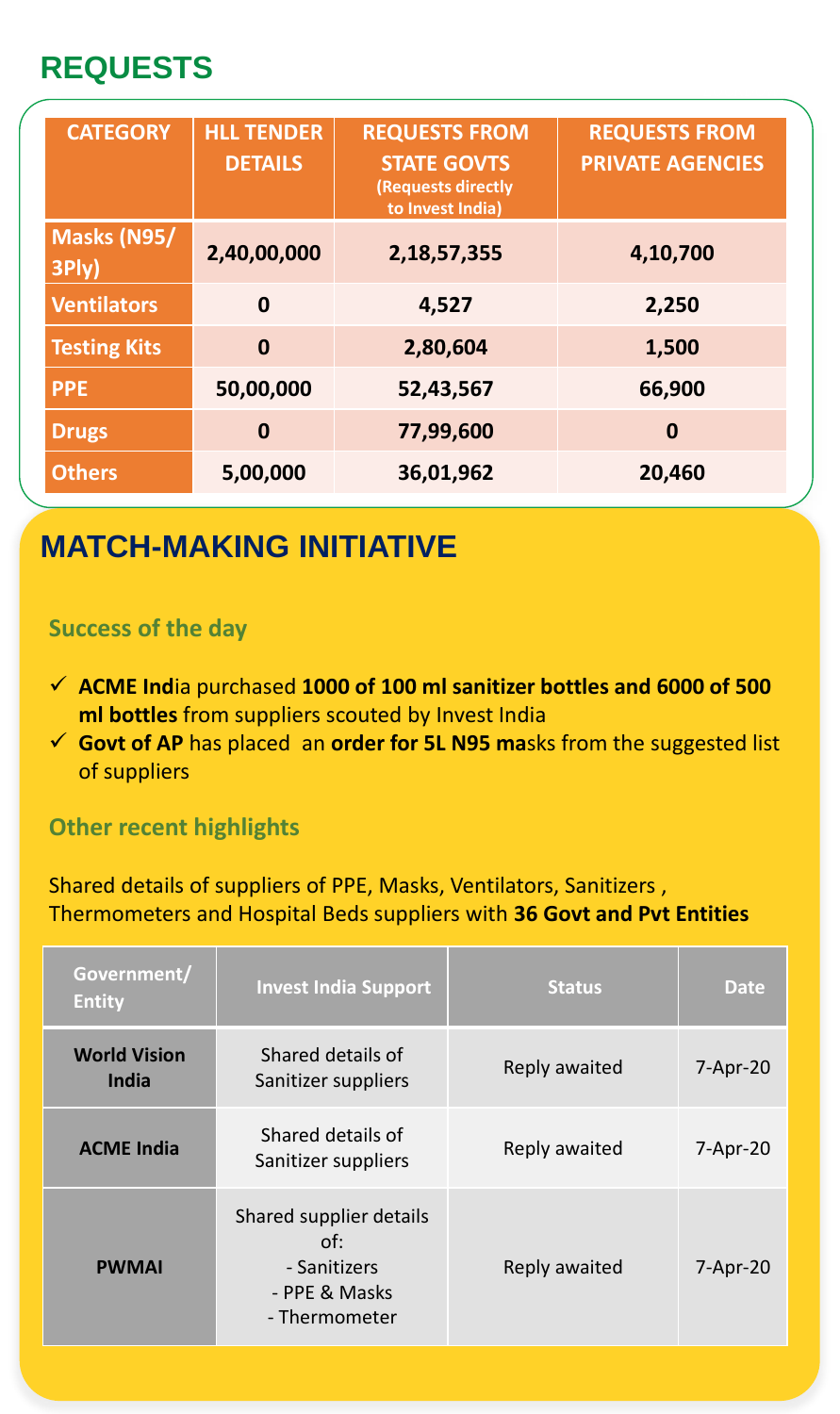#### **MATCH-MAKING INITIATIVE HIGHLIGHTS**

| <b>Government</b><br>/ Entity                                                 | <b>Invest India Support</b>                                                                                                                    | <b>Status</b>                                                                                                                                                                         | <b>Date</b> |
|-------------------------------------------------------------------------------|------------------------------------------------------------------------------------------------------------------------------------------------|---------------------------------------------------------------------------------------------------------------------------------------------------------------------------------------|-------------|
| <b>Jammu and</b><br><b>Kashmir</b><br><b>Government</b>                       | Shared supplier details of -<br>Ventilators<br>- PPE & Masks<br>- Sanitizers                                                                   | State govt has placed order of<br>1Lac masks through facilitation<br>support provided by Invest<br>India                                                                              | 01-Apr-20   |
| <b>Govt</b>                                                                   | Madhya Pradesh Shared supplier details of $\cdot$<br>N95 masks &PPE                                                                            | Govt has placed an order of<br>50,000 PPE kits through<br>facilitation support provided by 30-Mar-20<br>Invest India (as on 31 March<br>2020)                                         |             |
| <b>Air India</b>                                                              | Shared details of suppliers<br>for hazmat suits                                                                                                | Successfully assisted Air India<br>in procuring 200 hazmat kits in<br>just 3 hours for their crew on 4 29-Mar-20<br>flight to Europe to Airlift<br>Indians.                           |             |
| <b>Tamil Nadu Govt</b>                                                        | Shared details for<br>suppliers of:<br>ventilators<br>masks & PPE Kits<br>multiple products<br>from China                                      | Immediate supply of 1 lakh 3-<br>ply @Rs.16 + Gst and 50,000 3-<br>ply @Rs.12 + GST, followed by<br>a daily supply of 50k masks in<br>Chennai. State govt has<br>initiated discussion | 28-Mar-20   |
| <b>Delhi Govt</b>                                                             | ventilators<br>PPE & masks<br>$\bullet$<br>sanitizers<br>$\bullet$<br>Hydroxychloroquine                                                       | Shared supplier details of: Delhi Govt has placed an order<br>of 26,000 Hydroxychloroquine<br>tablets through facilitation<br>support provided by Invest<br>India (as on 2Apr20)      | 28-Mar-20   |
| <b>AgVa Health</b><br>Care Pvt Ltd.                                           | Facilitating release and<br>delivery of multiple<br>consignments from<br>different customs<br>warehouses across the<br>country to their office | - Consignments in India<br>released and delivered.                                                                                                                                    | 27-Mar-20   |
| <b>Narayanpur</b><br>District,<br><b>Chhattisgarh (for</b><br>frontine staff) | Shared supplier details of:<br>N95 masks & PPE<br>Diagnostics kits<br>$\bullet$<br>Gloves                                                      | Procurement process started                                                                                                                                                           | 27-Mar-20   |
| <b>Doctors Without</b><br><b>Borders</b>                                      | <b>Connected Doctors</b><br>without Borders with<br>suppliers for a confirmed<br>order of 5000 N95 Maks,<br>10000 3PLY masks, 1000<br>Goggles  | Confirmed order delivered in<br>24 hours                                                                                                                                              | 27-Mar-20   |
| Govt                                                                          | Andhra Pradesh Shared supplier details for<br>masks & PPE                                                                                      | Procurement begun for PPE                                                                                                                                                             | 26-Mar-20   |